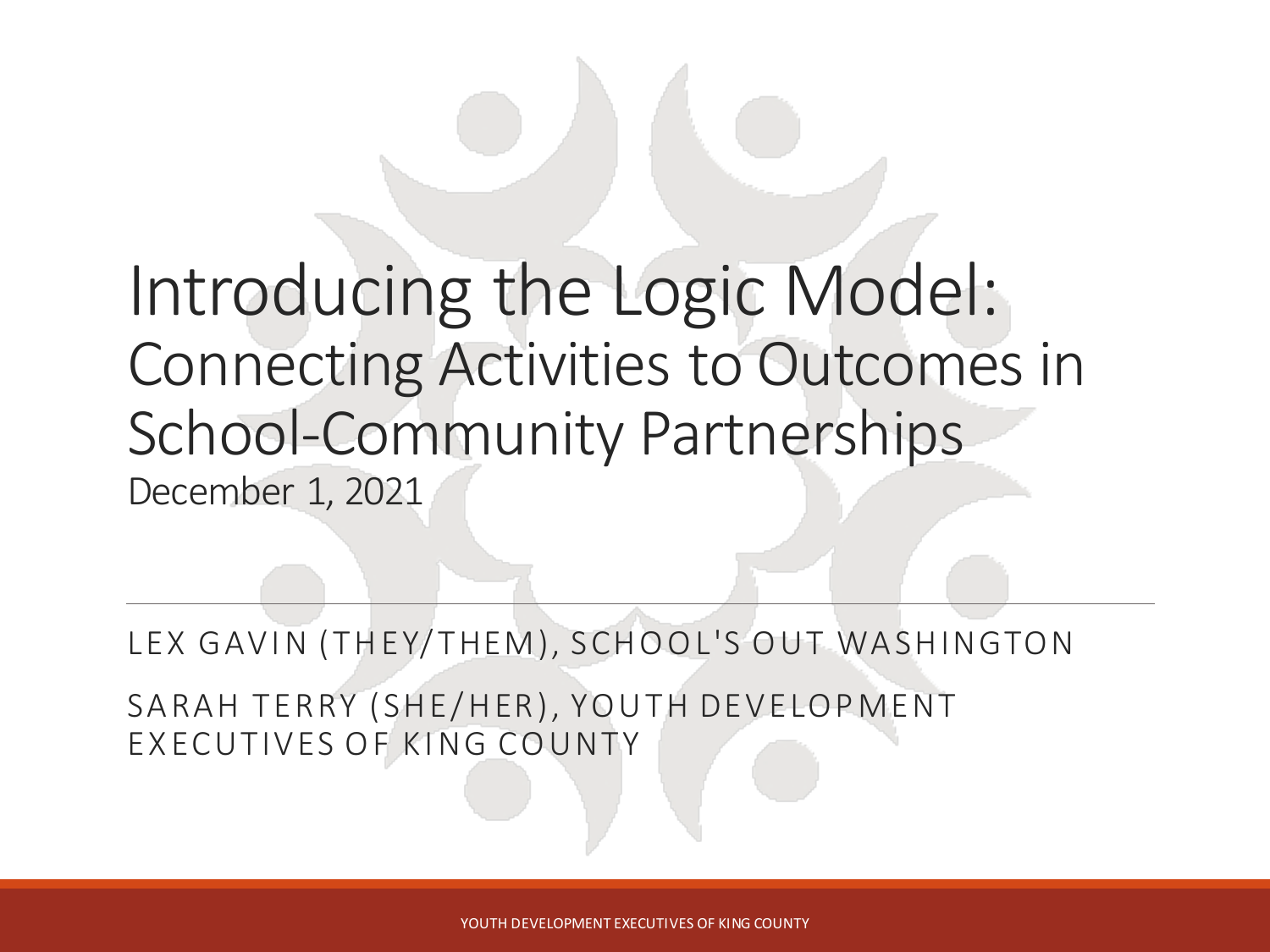# Agenda

What is a logic model, and why might you make one?

Anatomy of a logic model

Tips and tools for getting started

*[YDEKC Partnership Toolkit:](https://ydekc.org/resource-center/school-community-partnership-toolkit/) on the web at https://ydekc.org/resource-center/schoolcommunity-partnership-toolkit/*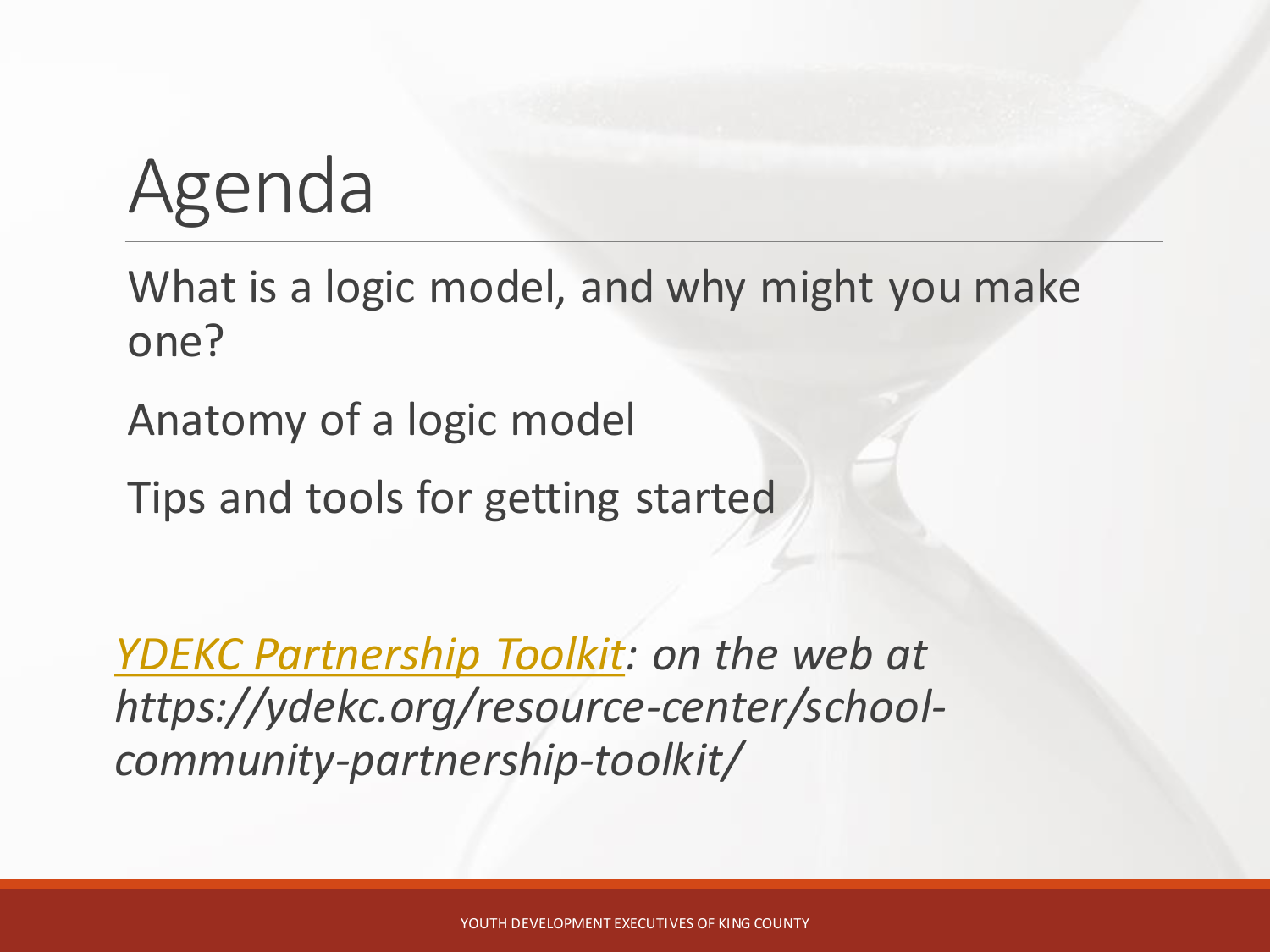# What is a logic model?

"A logic model is a graphic depiction (road map) that presents the shared relationships among the resources, activities, outputs, outcomes, and impact for your program. It depicts the relationship between your program's activities and its intended effects."

**Source:** [Centers for Disease Control and Prevention,](https://www.cdc.gov/program/index.htm) Program Performance and Evaluation Office

"A logic model presents a picture of how your effort or initiative is supposed to work."

**Source:** [Community Toolbox, University of Kansas](https://ctb.ku.edu/en/table-of-contents/overview/models-for-community-health-and-development/logic-model-development/main)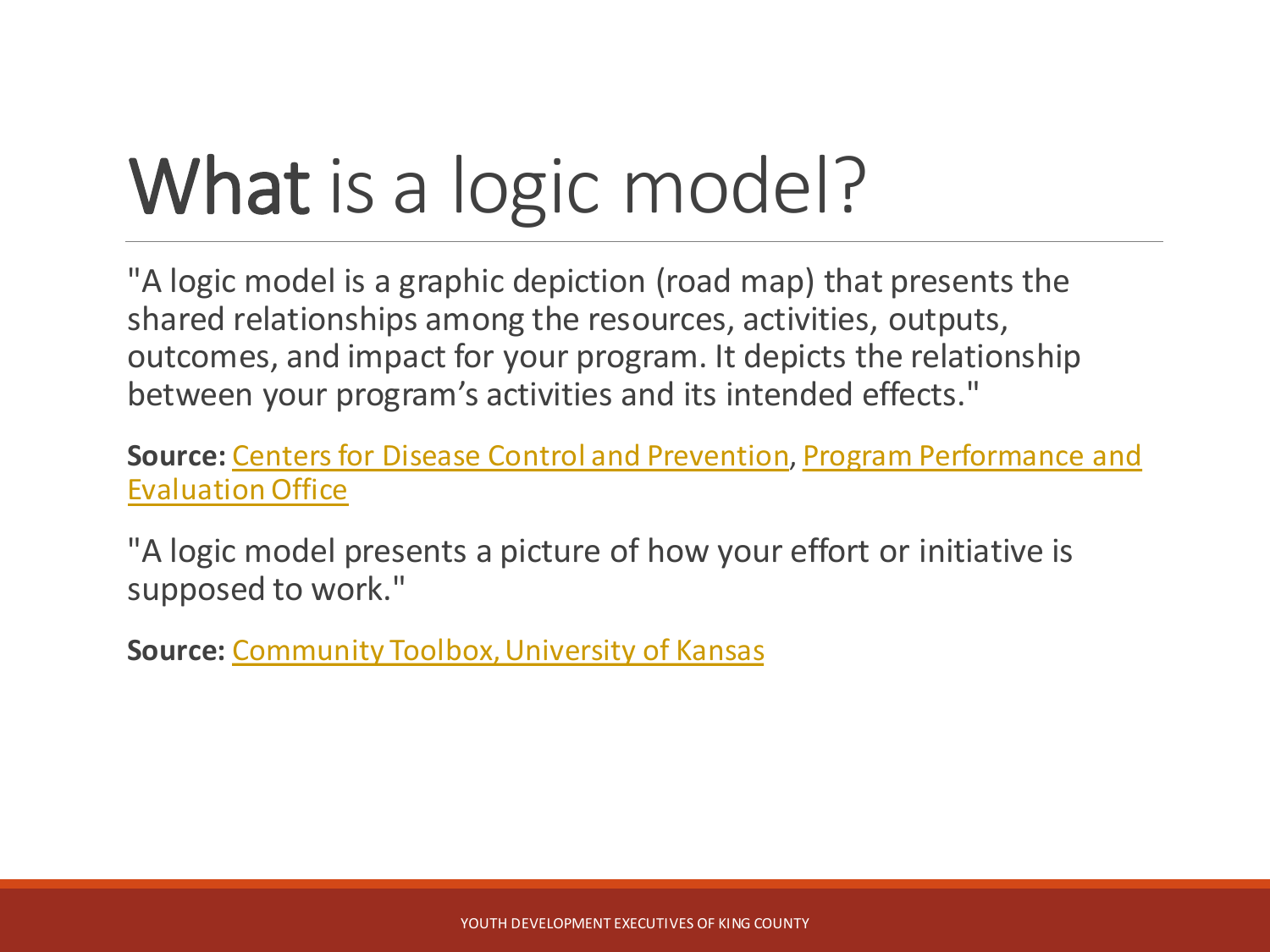



## Which type of cook are you?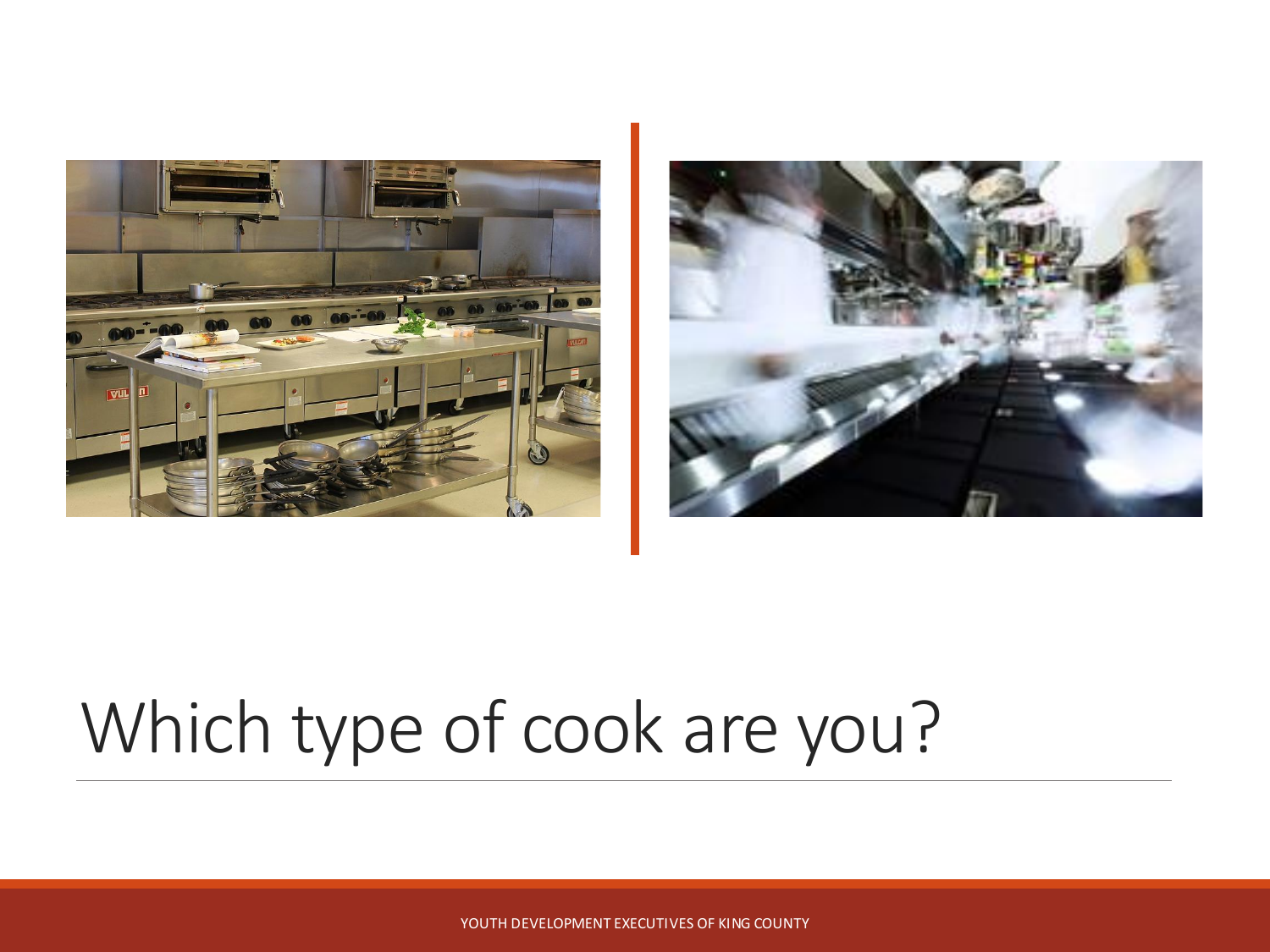#### When might you create a logic model? Who should be involved?

**WHFN** 

At the program design phase

When establishing a funder or partner relationship

When there is a change in strategy

At regular intervals

**WHO** 

Program staff

Organizational leadership

Partners

Clients, beneficiaries, youth, families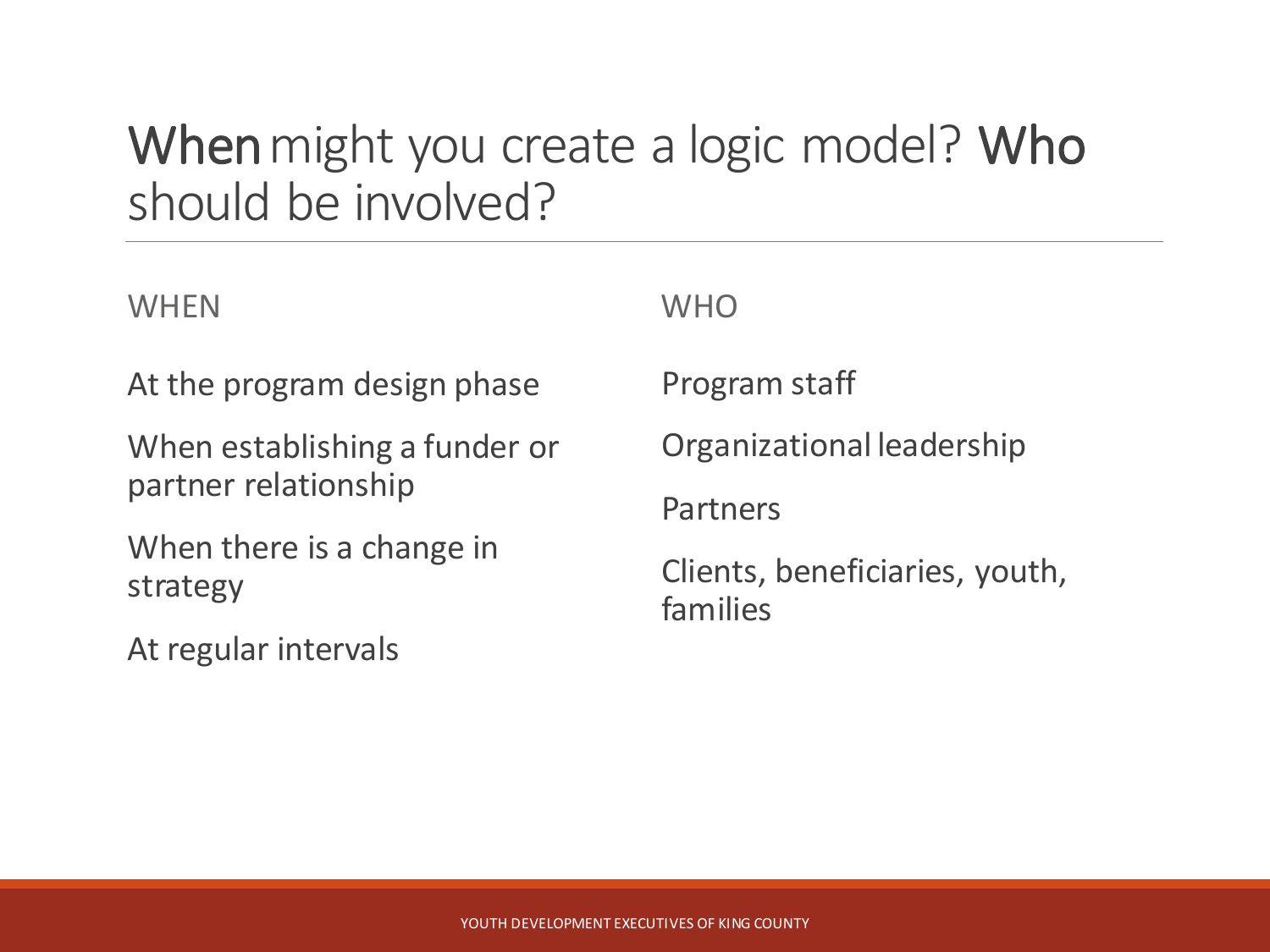#### Why might you make (or revise) a logic model?

Streamline activities and/or reporting

Strengthen internal and external communication

- Connect stakeholders to mission and vision
- Check (and recheck) your work against your values

Ensure organizational sustainability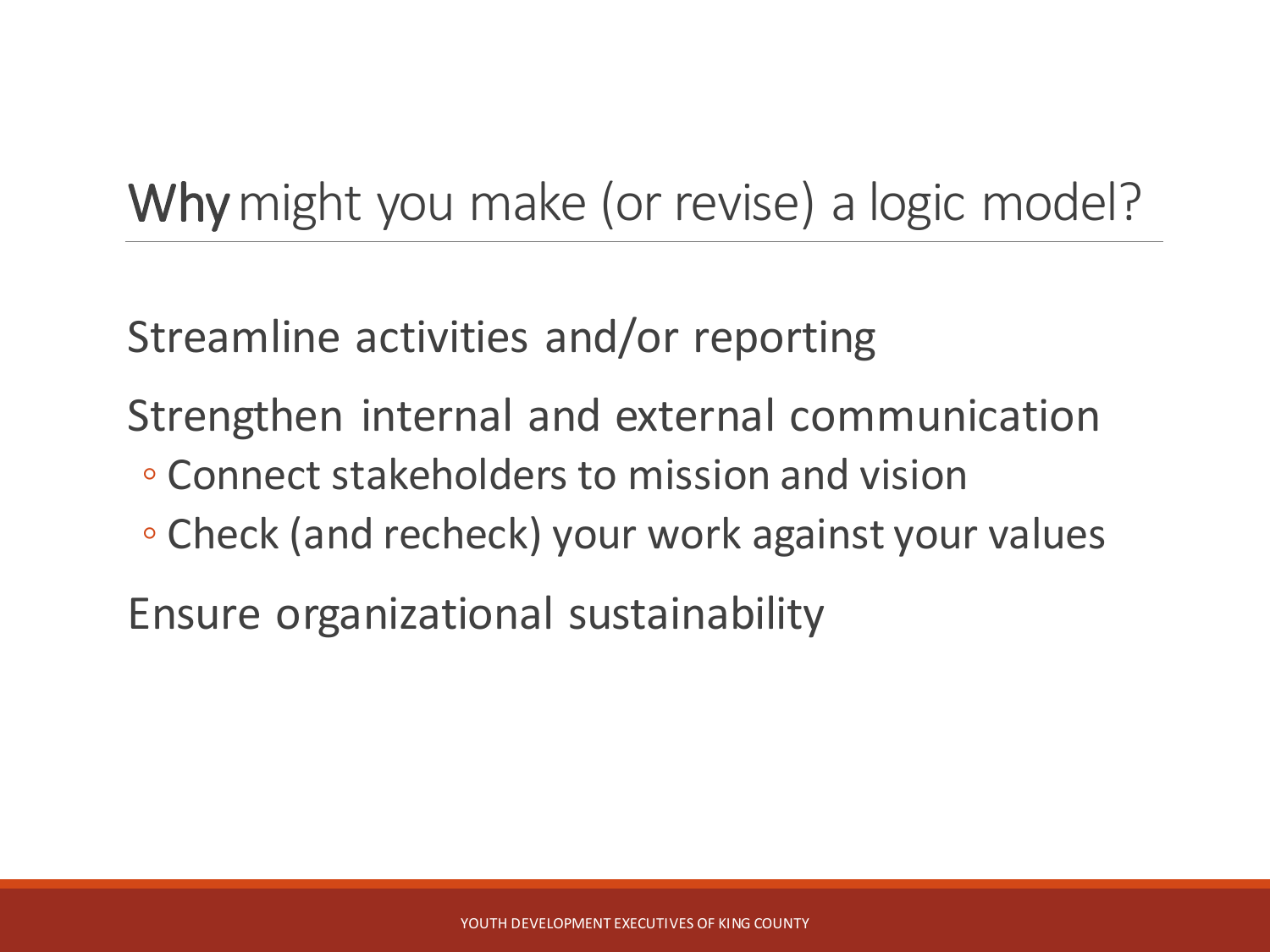## One size does not fit all

Baby's first logic model



fresh spectrum

At the logic model repair shop...



So, I'm guessing this is for a comprehensive program-level intervention

freshspectrum com

**Source:** Chris Lysy, [freshspectrum.com](https://freshspectrum.com/)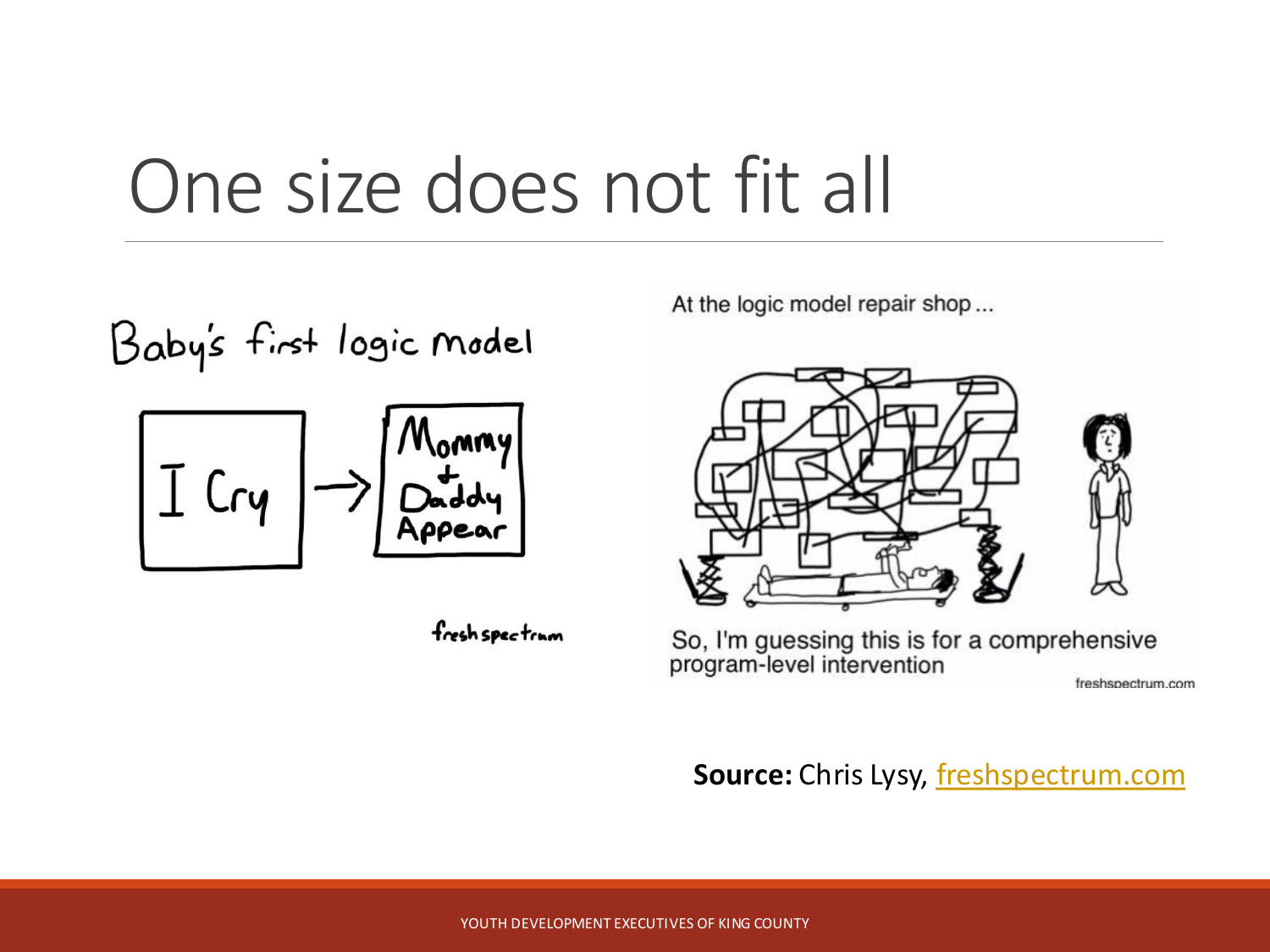# Tool suggestion

#### [Logic Model for Partnerships Template](https://ydekc.org/resource-center/logic-model-template-partnerships/) from YDEKC's Partnership Toolkit:

#### LOGIC MODEL FOR (INSERT PROGRAM NAME)

Partnership Outcome Statement: A brief statement of the shared, high-level purpose of the partnership

Program Outcome Statement: A brief statement of the high-level purpose of your program; this should align with the partnership outcome statement, but need not be the same

|                                                                                                                                                                                                                                                                                                                                                                    | <b>OUTPUTS</b>                                                                                                                                                                                                                                                                      |                                                                                                                                                                                                                                                                                                                                                        | <b>OUTCOMES - IMPACT</b>                                                                                                                                                                                                                     |                                                                                                                                                                                    |                                                                                                                                                                                                                                                                      |  |
|--------------------------------------------------------------------------------------------------------------------------------------------------------------------------------------------------------------------------------------------------------------------------------------------------------------------------------------------------------------------|-------------------------------------------------------------------------------------------------------------------------------------------------------------------------------------------------------------------------------------------------------------------------------------|--------------------------------------------------------------------------------------------------------------------------------------------------------------------------------------------------------------------------------------------------------------------------------------------------------------------------------------------------------|----------------------------------------------------------------------------------------------------------------------------------------------------------------------------------------------------------------------------------------------|------------------------------------------------------------------------------------------------------------------------------------------------------------------------------------|----------------------------------------------------------------------------------------------------------------------------------------------------------------------------------------------------------------------------------------------------------------------|--|
| <b>INPUTS</b>                                                                                                                                                                                                                                                                                                                                                      | <b>Program and Partnership</b><br><b>Activities</b>                                                                                                                                                                                                                                 | Program and Partnership<br>Participation                                                                                                                                                                                                                                                                                                               | <b>Short (Learning)</b>                                                                                                                                                                                                                      | <b>Medium</b> (Action)                                                                                                                                                             | <b>Long (Conditions)</b>                                                                                                                                                                                                                                             |  |
| The resources you will bring<br>to the program and to the<br>partnership; Inputs can be<br>quantitative (\$ of funding,<br># of staff) or qualitative<br>(expertise, program model<br>or approach)<br>Also think about partner<br>resources that your<br>program will use. Will you<br>be sharing space or<br>supplies, or relying on a<br>data sharing agreement? | What you are actually<br>doing<br>List out the program<br>services you are providing<br>to young people and/or<br>families<br>Consider including the<br>activities that you will<br>direct toward sustaining<br>the partnership. Are there<br>regular meetings? Joint<br>trainings? | Who are your target<br>participants, and what is<br>the nature of their<br>participation?<br>Is your program intended<br>for a certain age group?<br>Toward students in a<br>specific school? Are there<br>demographic groups you<br>are particularly focused<br>an <sup>2</sup><br>How often and for how<br>long will youth engage in<br>programming? | What changes in youth<br>knowledge or skills do you<br>expect to see at the end of<br>your program?<br>Are there changes in adult<br>knowledge or skills that you<br>expect to occur as a result<br>of program or partnership<br>activities? | What changes in youth<br>behavior do you expect to<br>see as a result of these<br>changes in knowledge or<br>skills?<br>What changes in adult<br>behavior do you expect to<br>see? | What are the aspirational,<br>long-term changes to<br>which your work<br>contributes?<br>Think about changes to<br>systems here. Are there<br>ways that your work, if<br>successful, will make the<br>systems that serve youth<br>more effective? More<br>equitable? |  |
| <b>Assumptions</b>                                                                                                                                                                                                                                                                                                                                                 |                                                                                                                                                                                                                                                                                     |                                                                                                                                                                                                                                                                                                                                                        | <b>External Factors</b>                                                                                                                                                                                                                      |                                                                                                                                                                                    |                                                                                                                                                                                                                                                                      |  |

What are you assuming to be true in order for your model to be valid?

What are some factors that can influence your success, over which you have little or no control?

Logic Model Template Courtesy of the Program Development and Evaluation Unit at the University of Wisconsin - Extension, http://www.uwex.edu/ces/pdande/index.html and adapted by Youth Development Executives of King County, http://ydeka.org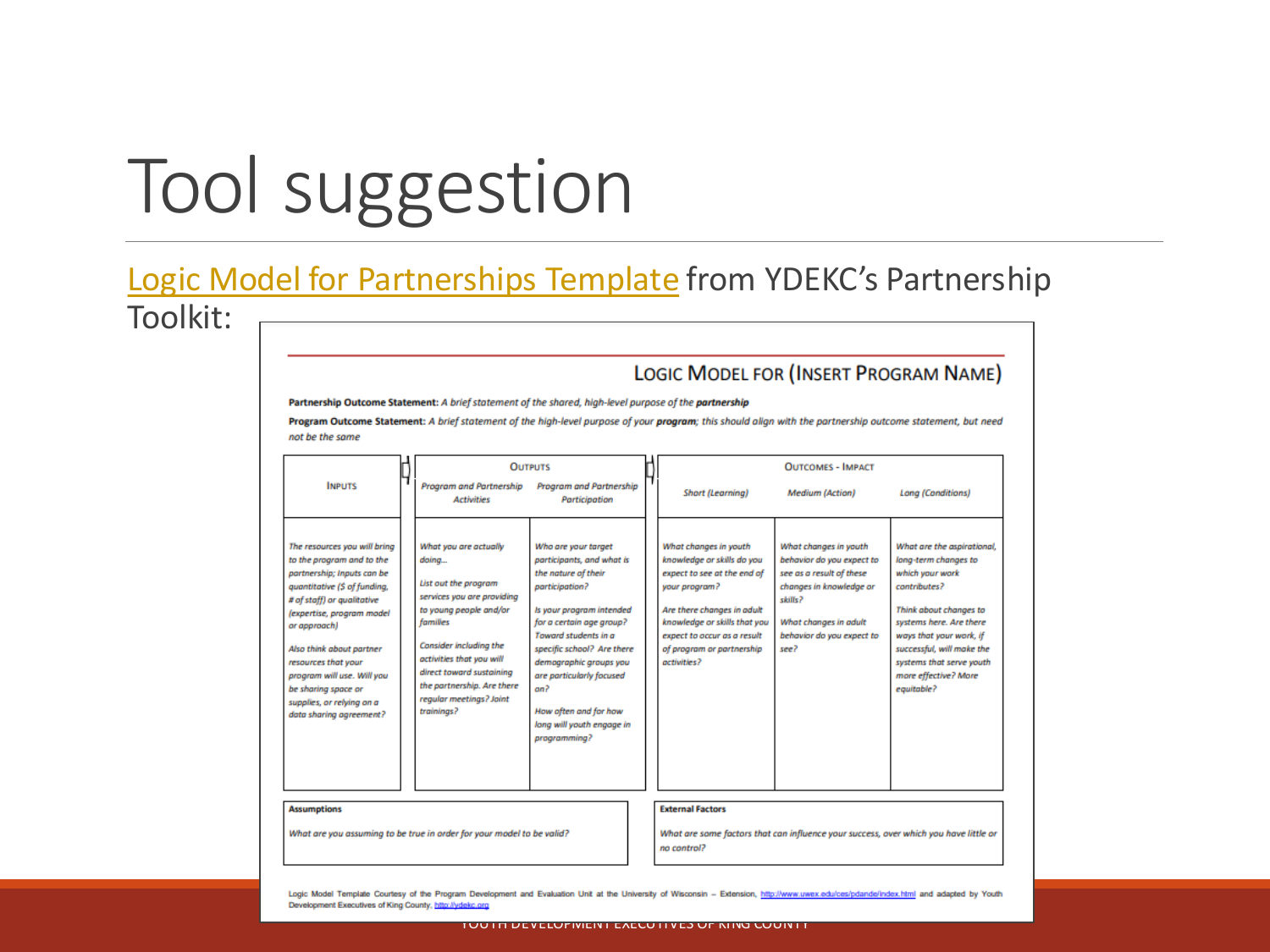# Anatomy of a Logic Model

BREAKING THINGS DOWN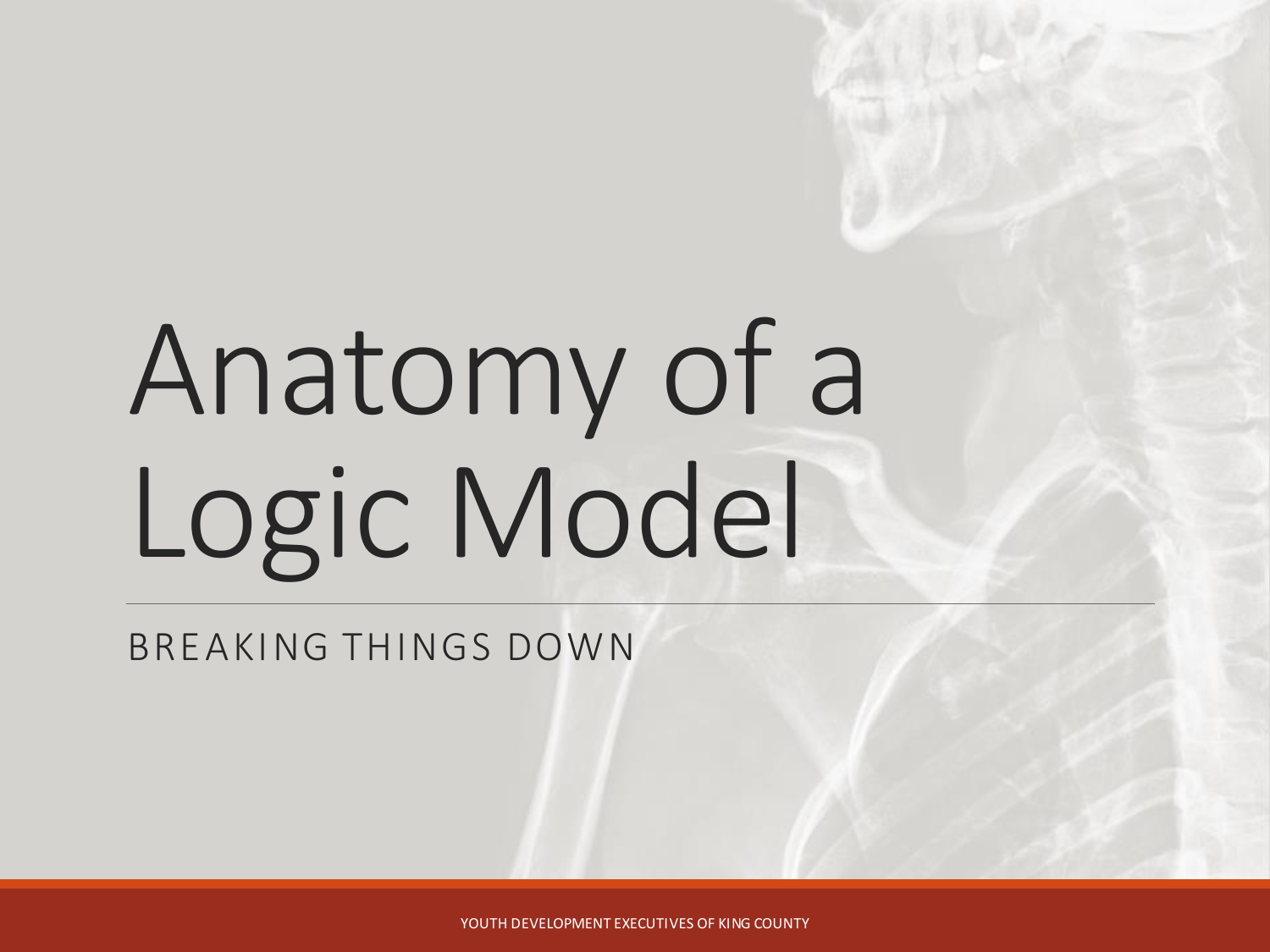# Some definitions

**Inputs** are all the things that go into your program (staff, stuff, space, and systems)

**Activities** are the things you do

**Outputs** are what is produced as a result of your activities

**Outcomes** are changes that you expect to occur as a result of what you do or produce; these can be short-, medium-, or long-term

**Indicators** *represent* all of the above; they provide evidence that something has been done, produced, or achieved (or not)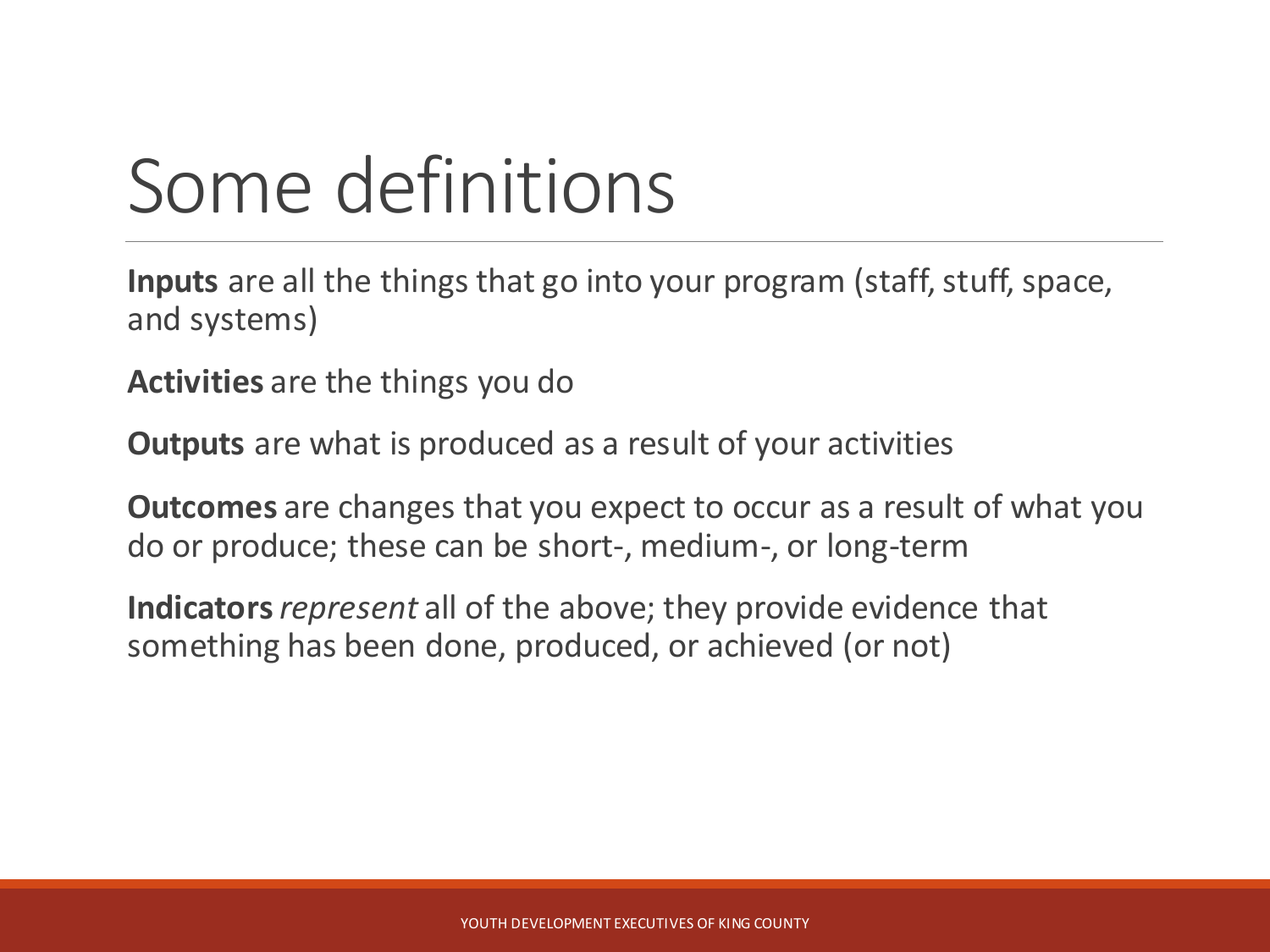# Starting from the top...



**LOGIC MODEL FOR (INSERT PROGRAM NAME)** 

**"PartnershipOutcome Statement:***A brief statement of the shared, high-level purpose of the partnership*

**Program Outcome Statement:***A brief statement of the high-level purpose of your program; this should align with the partnership outcome statement, but need not be the same*"

**Tool Suggestion:** Sample Visioning Process for **Partnerships [from YDEKC's Partnership Toolkit](https://ydekc.org/resource-center/sample-visioning-process-for-partnerships/)** 

Logic Model Template Courtesy of the Program Development and Evaluation Unit at the University of Wisconsin - Extension, http://www.uwex.edu/ces/pdande/index.html and adapted by Youth Development Executives of King County, http://ydeka.org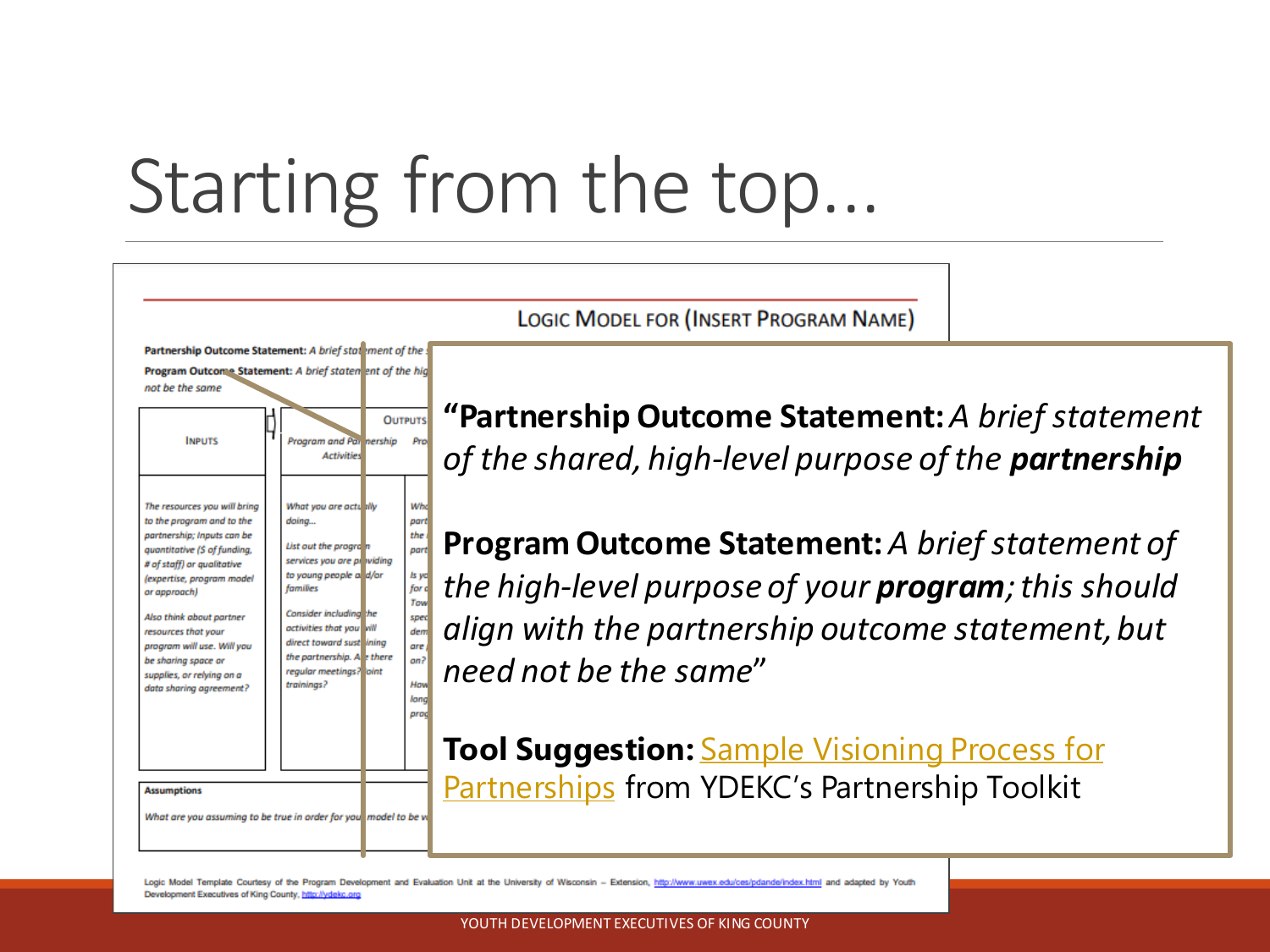## Example outcome statements

#### \*EXAMPLE\* LOGIC MODEL FOR APEX EXPANDED LEARNING (EL) PROGRAM

Partnership Outcome Statement: All students at Central Middle School experience school as an equitable, inclusive, identity-affirming community that supports their holistic wellbeing and academic success. Program Outcome Statement: Central Middle School students living in nearby Apex Housing community have the academic, social, emotional, and material support they need in order to connect to school and community resources, and to succeed academically.

#### **INPUTS**

**Agency Resources:** 

-Apex classroom, community room, and computer lab Program director, 0.50 family support worker, 4 EL program staff who are multilingual and reflective of the community

-15 laptop computers

Multilingual, multicultural print resources

-Youth Program Quality Initiative assessments, training, and coaching -Long-term, trusting relationships with resident youth and families -Funding through city and county levies and philanthropy

#### **Partner Resources:**

-MOU with school principal detailing roles of agency and school staff Healthcare referral network -Data Sharing Agreement with **Central School District** 

**Assumptions** 

School-community connections benefit students and amilies; Stron

school p rsonnel

-Serve a communicati

school and other partn

Partner Engagemen

-Meet with school tear

establish goals and mo

-Attend nonthly partr

coordination meetings

-Share p ogram activiti

monthly newsletter

trainings

#### Pro from and Par **Activities "Partnership Outcome Statement:***All*  **Expanded Learning**

*students at Central Middle School experience school*  -30 how per week of relevant and responsi and academic support *as an equitable, inclusive, identity-affirming*  -Weekly community se that inte trate civic eng environne ental stewar *community that supports their holistic wellbeing and*  **Family** ingagement -Co-host back-to-schoo *academic success.* -Host monthly family d

> **Program Outcome Statement:***Central Middle School students living in nearby Apex Housing community have the academic, social, emotional, and material support they need in order to connect to school and community resources, and to succeed academically.*"

Logic Model Template Courtesy of the Program Development and Evaluation Unit at the University of Wisconsin - Extension. http://www.uwex.edu/ces/odande/index.html and adapted by Youth Development Executives of King County,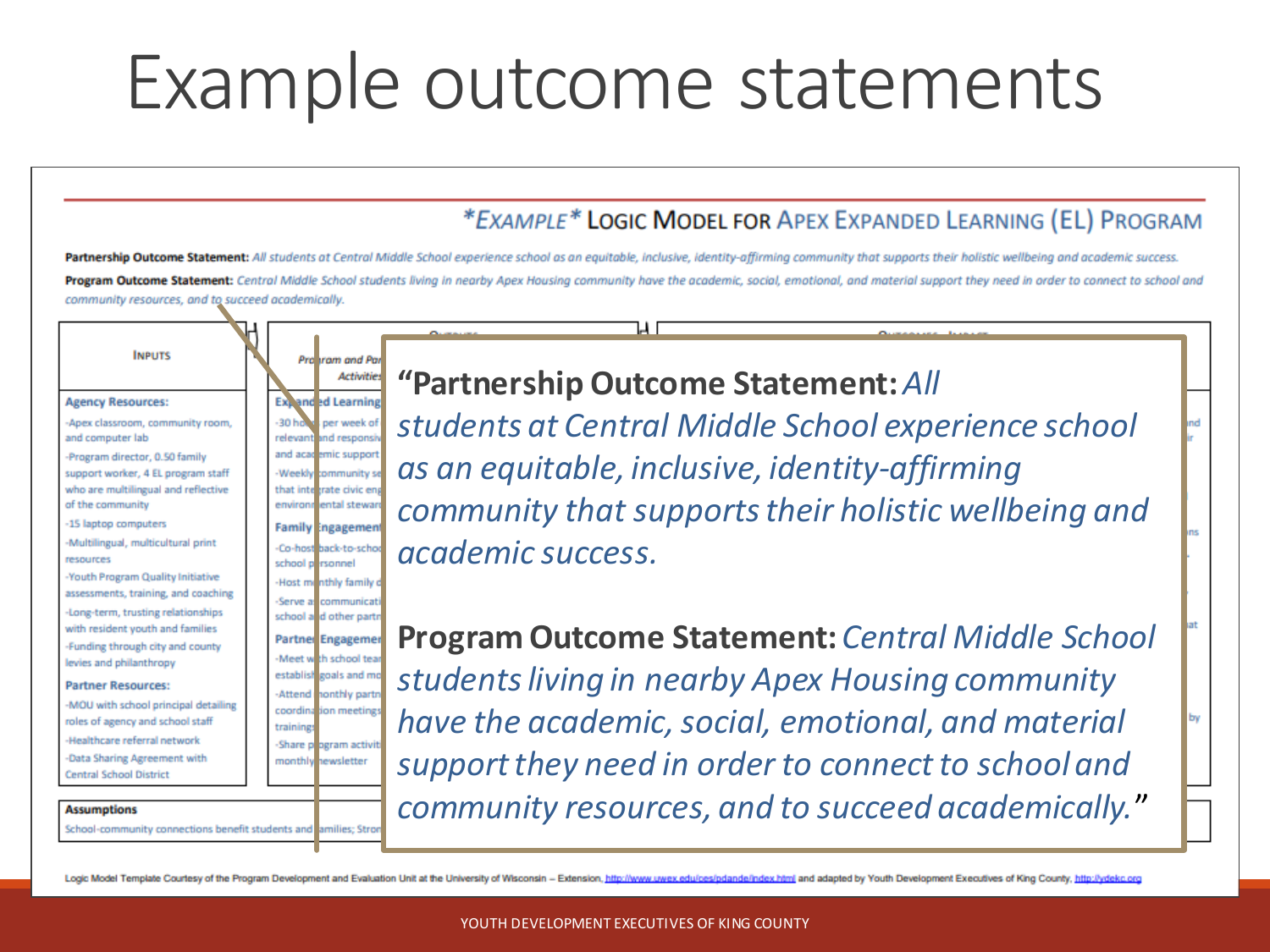#### **INPUTS**

The resources you will bring to the program and to the partnership; Inputs can be quantitative (\$ of funding, # of staff) or qualitative (expertise, program model or approach)

Also think about partner resources that your program will use. Will you be sharing space or supplies, or relying on a data sharing agreement?

### Inputs: What *assets* will you bring to this work?

Think about your strengths as an organization AND the 4 S's:

- **Space**
- Staff (also consider staff expertise)
- Stuff
- Systems (Do you use technology? What about YPQA or a similar quality improvement system?)

Also consider partner resources

Quantify resource inputs as needed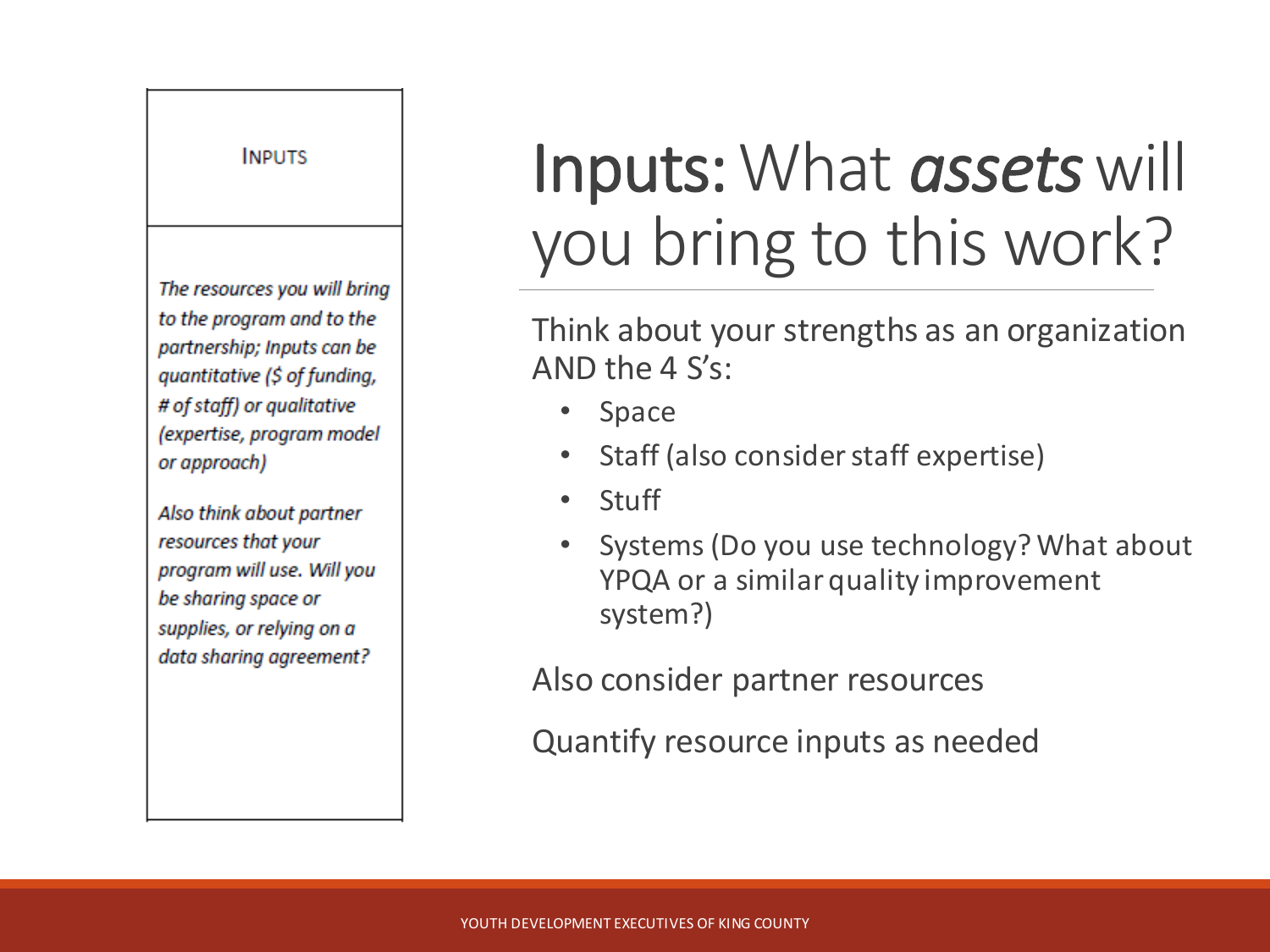#### **INPUTS Agency Resources:** -Apex classroom, community room, and computer lab -Program director, 0.50 family support worker, 4 EL program staff who are multilingual and reflective of the community -15 laptop computers -Multilingual, multicultural print resources -Youth Program Quality Initiative assessments, training, and coaching -Long-term, trusting relationships with resident youth and families -Funding through city and county levies and philanthropy **Partner Resources:** -MOU with school principal detailing roles of agency and school staff -Healthcare referral network -Data Sharing Agreement with **Central School District**

Example includes:

- Agency resources
	- Classroom and computer lab (*space*)
	- People who will work on the program (*staff*)
	- Laptop computers, funding (*stuff*)
	- YPQI (*systems*)
	- Relationships, expertise (*staff*)
- Partner resources
	- MOU, DSA
	- Referral network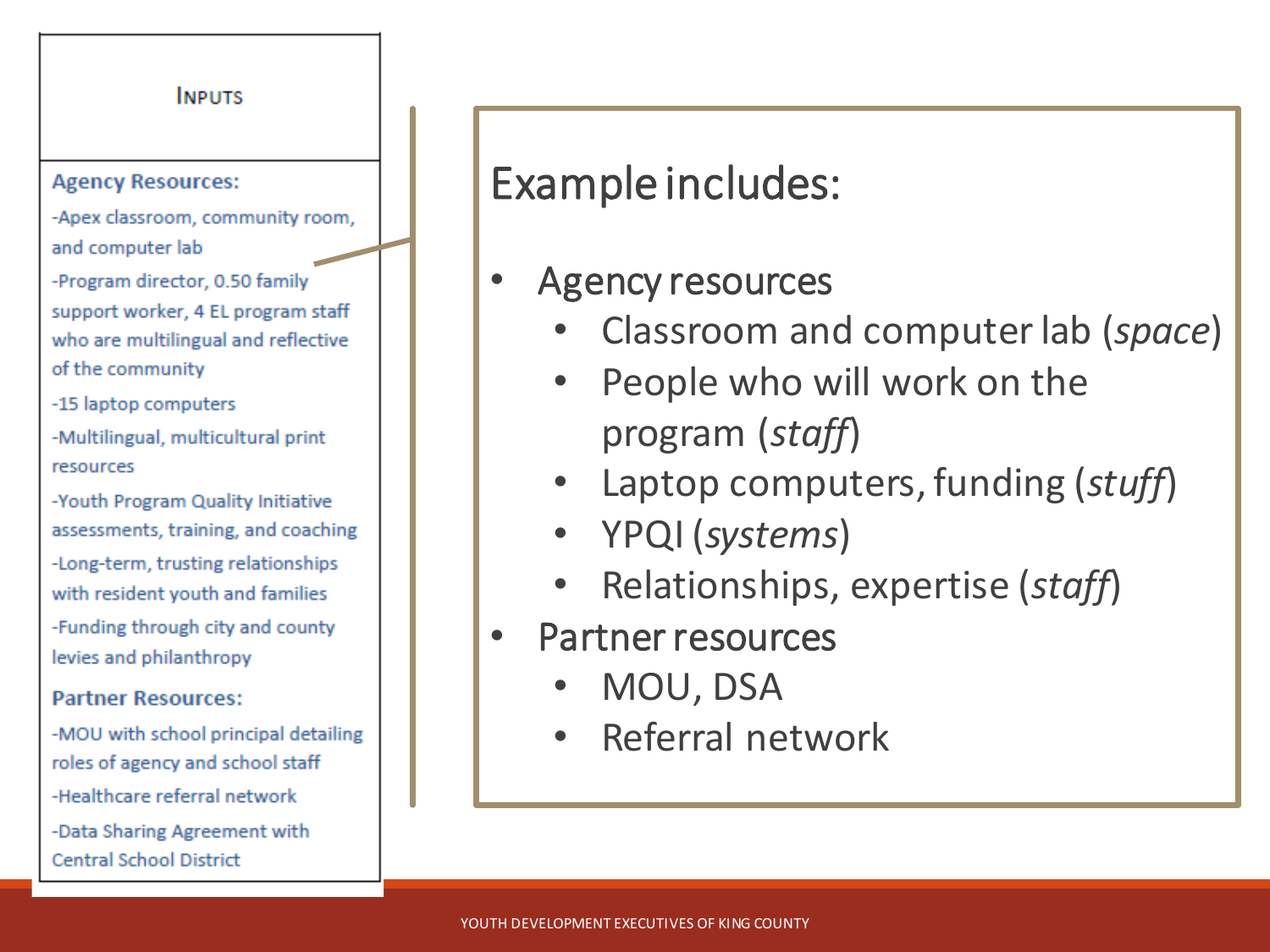### Outputs: *What* do you propose to offer and *for whom*?

Be as specific as is helpful about the **activities** that will be available to participants; also specify **how much** if possible

Remember that partnerships take time; include partnership activities to reflect this investment

| <b>OUTPUTS</b>                                                                                                                                                                                                                                                                       |                                                                                                                                                                                                                                                                                                                                            |
|--------------------------------------------------------------------------------------------------------------------------------------------------------------------------------------------------------------------------------------------------------------------------------------|--------------------------------------------------------------------------------------------------------------------------------------------------------------------------------------------------------------------------------------------------------------------------------------------------------------------------------------------|
| Program and Partnership Program and Partnership<br><b>Activities</b>                                                                                                                                                                                                                 | Participation                                                                                                                                                                                                                                                                                                                              |
| What you are actually<br>doing <br>List out the program<br>services you are providing<br>to young people and/or<br>families<br>Consider including the<br>activities that you will<br>direct toward sustaining<br>the partnership. Are there<br>regular meetings? Joint<br>trainings? | Who are your target<br>participants, and what is<br>the nature of their<br>participation?<br>Is your program intended<br>for a certain age group?<br>Toward students in a<br>specific school? Are there<br>demographic groups you<br>are particularly focused<br>on?<br>How often and for how<br>long will youth engage in<br>programming? |

Think about how many youth you serve, and about their characteristics. Do you have goals around recruitment?

Also, consider program dosage. How many days or hours do you want young people to participate?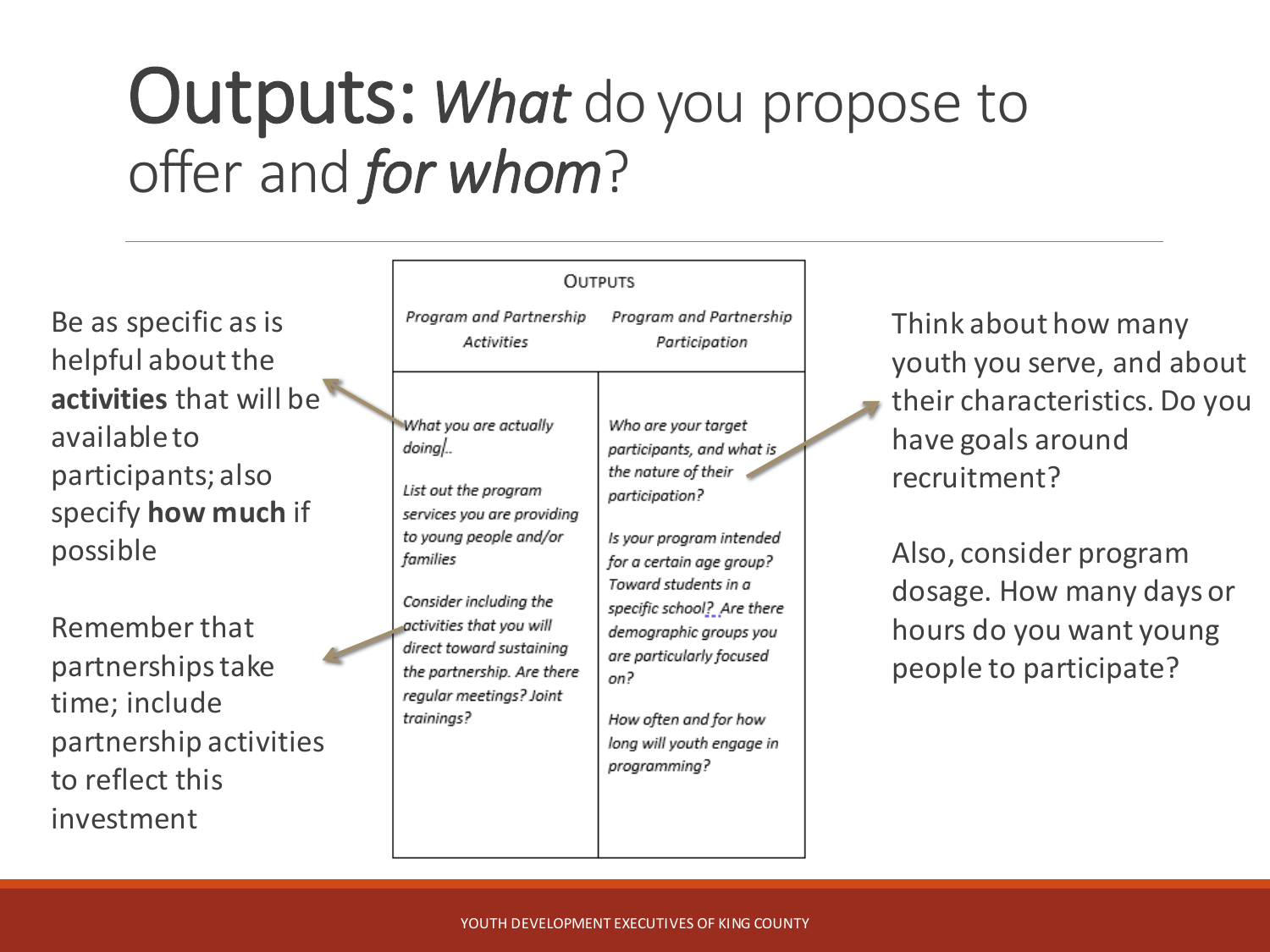|                                                                                                                         | <b>OUTPUTS</b>                                                                                                                                                                                                                                                                                                                                                                                                                                                                                                                                                                                                                                                                                            |                                                                                                                                                                                                                                                                                                                                                                                                                                                                                                                                                                                                     |             |                                                                                                                                                                                                                                                                                                                                                |
|-------------------------------------------------------------------------------------------------------------------------|-----------------------------------------------------------------------------------------------------------------------------------------------------------------------------------------------------------------------------------------------------------------------------------------------------------------------------------------------------------------------------------------------------------------------------------------------------------------------------------------------------------------------------------------------------------------------------------------------------------------------------------------------------------------------------------------------------------|-----------------------------------------------------------------------------------------------------------------------------------------------------------------------------------------------------------------------------------------------------------------------------------------------------------------------------------------------------------------------------------------------------------------------------------------------------------------------------------------------------------------------------------------------------------------------------------------------------|-------------|------------------------------------------------------------------------------------------------------------------------------------------------------------------------------------------------------------------------------------------------------------------------------------------------------------------------------------------------|
|                                                                                                                         | Program and Partnership<br><b>Activities</b>                                                                                                                                                                                                                                                                                                                                                                                                                                                                                                                                                                                                                                                              | Program and Partnershin<br>Participatio                                                                                                                                                                                                                                                                                                                                                                                                                                                                                                                                                             |             |                                                                                                                                                                                                                                                                                                                                                |
| Lists program<br>components,<br>along with their<br>frequency or<br>amount<br>(answers <b>how</b><br>much<br>questions) | <b>Expanded Learning Program:</b><br>-30 hours per week of culturally<br>relevant and responsive enrichment<br>and academic support programming<br>-Weekly community service projects<br>that integrate civic engagement and<br>environmental stewardship<br><b>Family Engagement:</b><br>Co-host back-to-school night with<br>school personnel<br>-Host monthly family dinners<br>-Serve as communications hub for<br>school and other partner agencies<br><b>Partner Engagement:</b><br>-Meet with school team annually to<br>establish goals and monitoring plan<br>-Attend monthly partnership<br>coordination meetings and joint<br>trainings<br>-Share program activities via<br>monthly newsletter | <b>Youth Participation:</b><br>-EL program recruit nen<br>resident youth attandin<br>Middle School and repre<br>groups historically exclu<br>educational justice vou<br>immigrant and refugee<br>experiencing poverty)<br>-Average daily atter dan<br>40 youth; individual you<br>least 2 days per week fo<br>weeks<br><b>Family Participation</b><br>-At least 30 families atte<br>person events<br>-Bi-weekly contact with<br><b>Partner Participation</b><br>-School partners include<br>lead counselor, par ners<br>coordinator, classroom<br>-CBO partners from hea<br>human services agencies | specificity | Describes demographic and<br>other characteristics of<br>target youth population and<br>sets targets for their<br>participation ("average<br>daily attendance target of<br>40 youth; individual youth<br>attend at least 2 days per<br>week for at least 10 weeks")<br>Family and partner<br>participation are also<br>included, but with less |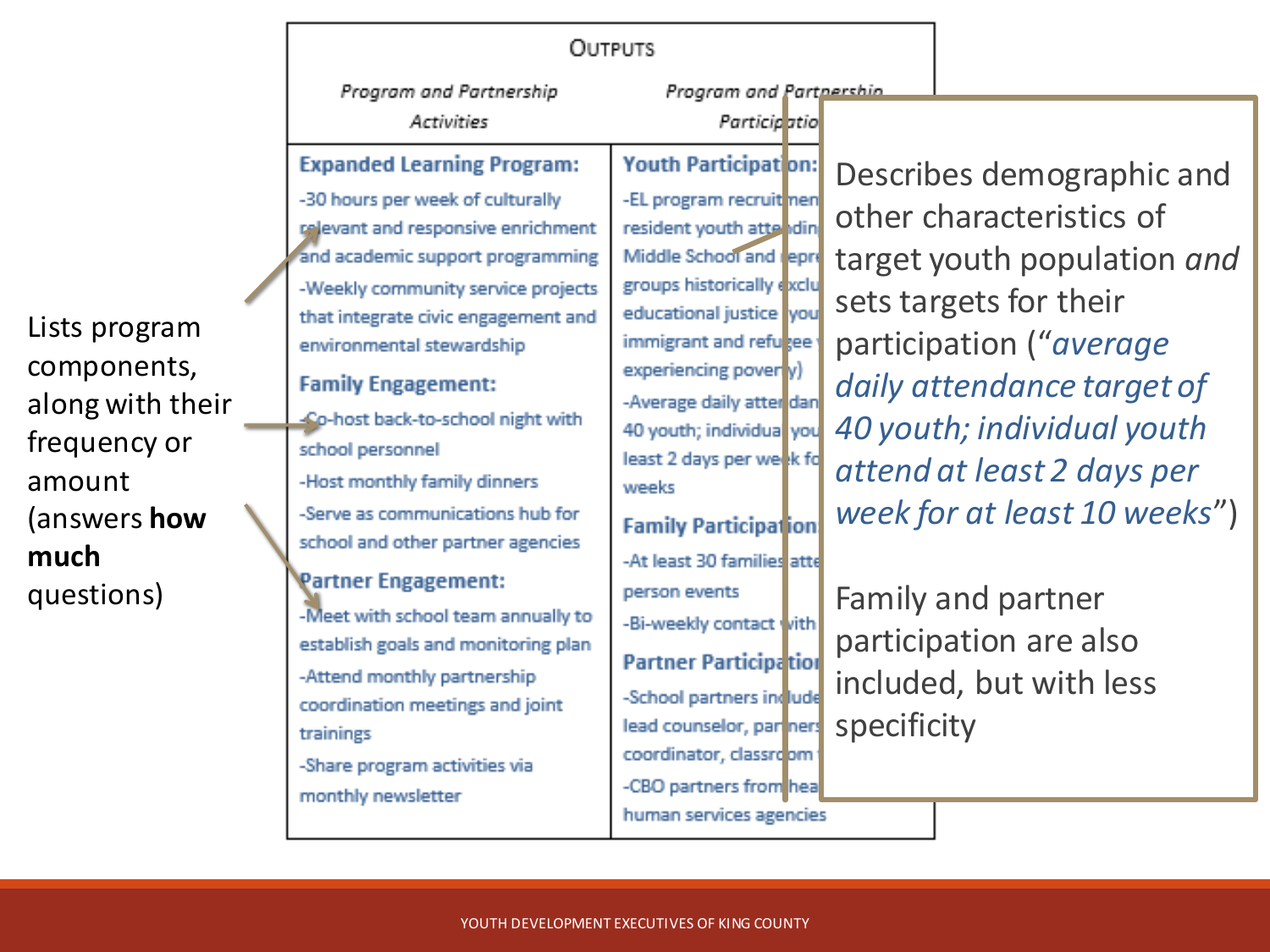#### What are the *outcomes* you are working toward?

|                                                                                                                                                                                                                                                                                                                                                                                                                                                                                                                                                                                                                                                                                                    | What are the <b>ultimate goals</b> of your program<br>Lo and partnership (mission/vision)?                                                                                                                                                                                                                                                                                                                                                                                                                      |
|----------------------------------------------------------------------------------------------------------------------------------------------------------------------------------------------------------------------------------------------------------------------------------------------------------------------------------------------------------------------------------------------------------------------------------------------------------------------------------------------------------------------------------------------------------------------------------------------------------------------------------------------------------------------------------------------------|-----------------------------------------------------------------------------------------------------------------------------------------------------------------------------------------------------------------------------------------------------------------------------------------------------------------------------------------------------------------------------------------------------------------------------------------------------------------------------------------------------------------|
| Partnership Outcome Statement: A brief statement of the shared, high-lever purgose of the partnership<br>rogram Outcome Statement: A brief statement of the high-level purpose of your pipgram; this should align with the partnership outcome statement, but need<br>not be the same<br><b>OUTPUTS</b><br>and Partnership<br><b>Program and Partnership</b><br><b>Performation</b><br><b>Activities</b><br>What do you want<br>young people to<br>Who are your target<br><i><b>u</b></i> are actually<br>learn in your<br>participants, and what is<br>he program<br>What behavior changes do<br>program? What<br>ou are provid<br>people and/c<br>you expect to see as a result<br>about adults? | <b>OUTCOMES - IMPACT</b><br>Mesium (Action)<br><b>Short (Learning)</b><br><b>Long (Conditions)</b><br>What changes in youth<br>What are the aspirational,<br>What changes in youth/<br>knowledge or skills do you<br>behavior do you expect to<br>long-telm changes to<br>which your work<br>as a result of these<br>contributes?<br>inges in knowledge or<br>le <sub>2</sub><br>Think about changes to<br>at changes in adult<br>systems helle. Are there<br>ways that your work, if<br>avior do you expect to |
| of this learning? Consider<br>Consider including the<br>Also think about partner<br>activities that you will<br>resources that your<br>youth and adult behavior<br>direct toward sustaini<br>program will use. Will you<br>the partnership. Are tl<br>be sharing space or<br>regular meetings? Joint<br>supplies, or relying on a<br>How often and for how<br>trainings?<br>data sharing agreement?<br>long will youth engage in<br>programming?<br><b>Assumptions</b><br>What are you assuming to be true in order for your model to be valid?                                                                                                                                                    | What about changed<br>conditions in the<br>future?<br><b>External Factors</b><br>What are same factors that can influence your success, over which you have little or<br>no control?                                                                                                                                                                                                                                                                                                                            |

Logic Model Template Courtesy of the Program Development and Evaluation Unit at the University of Wisconsin - Extension, http://www.uwex.edu/ces/pdande/index.html and adapted by Youth Development Executives of King County, http://vdeko.org

YOUTH DEVELOPMENT EXECUTIVES OF A REPORT OF A SECURITY SERVICES OF KING COUNTY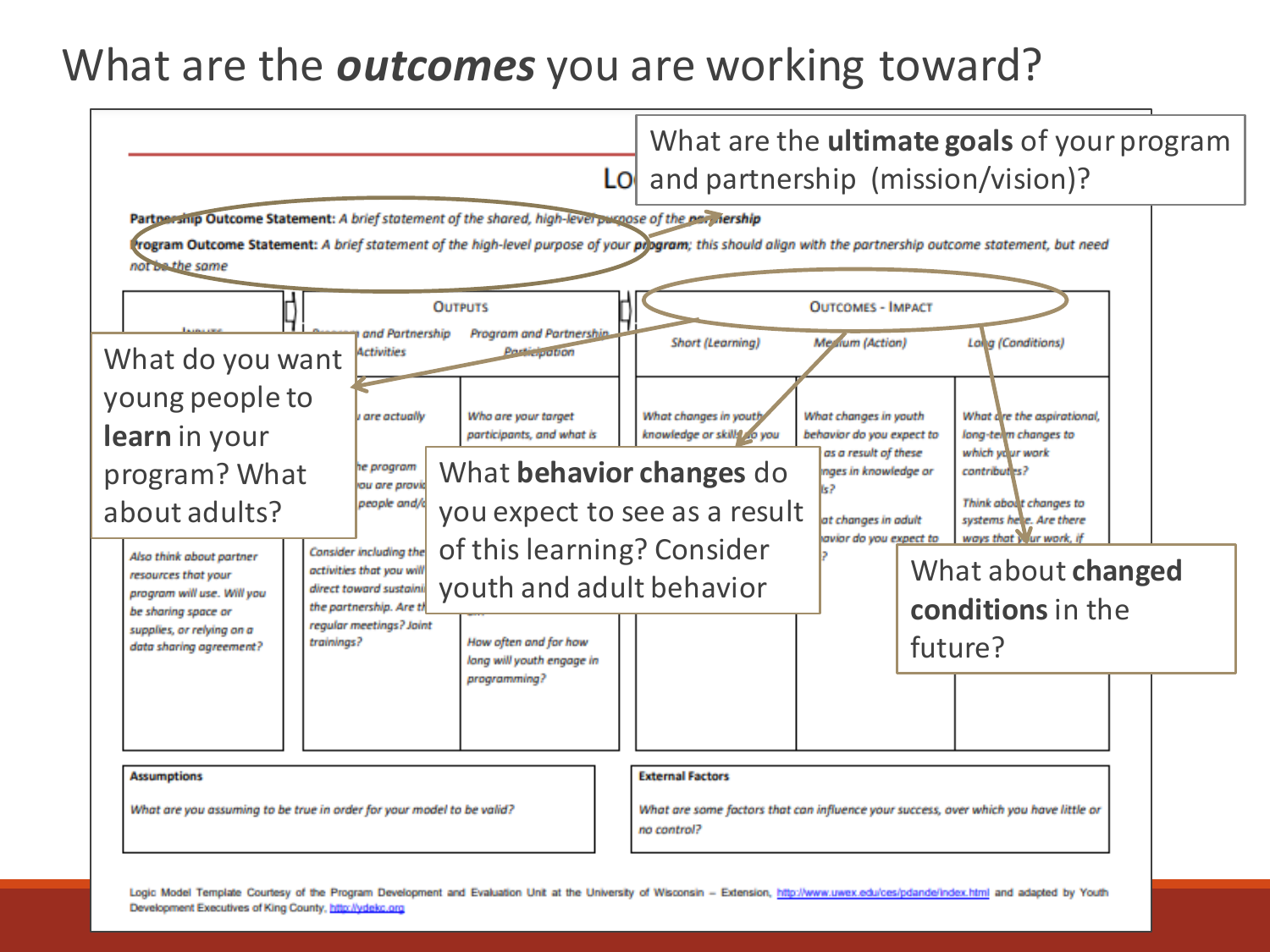| OUTCOMES - IMPACT                                                                                                                                                                                                                                                                                                                                                                                                                                                                                                                                                                                                                                                                       |                                                                                                                                                                                                                                                                                                                                                                                                                                                                                                                                                                                             |                                                                                                                                                                                                                                                                                                                                                                                                                                                                                                                                                                                           |  |  |  |
|-----------------------------------------------------------------------------------------------------------------------------------------------------------------------------------------------------------------------------------------------------------------------------------------------------------------------------------------------------------------------------------------------------------------------------------------------------------------------------------------------------------------------------------------------------------------------------------------------------------------------------------------------------------------------------------------|---------------------------------------------------------------------------------------------------------------------------------------------------------------------------------------------------------------------------------------------------------------------------------------------------------------------------------------------------------------------------------------------------------------------------------------------------------------------------------------------------------------------------------------------------------------------------------------------|-------------------------------------------------------------------------------------------------------------------------------------------------------------------------------------------------------------------------------------------------------------------------------------------------------------------------------------------------------------------------------------------------------------------------------------------------------------------------------------------------------------------------------------------------------------------------------------------|--|--|--|
| Short (Learning)                                                                                                                                                                                                                                                                                                                                                                                                                                                                                                                                                                                                                                                                        | Medium (Action)                                                                                                                                                                                                                                                                                                                                                                                                                                                                                                                                                                             | Long (Conditions)                                                                                                                                                                                                                                                                                                                                                                                                                                                                                                                                                                         |  |  |  |
| Youth<br>-Experience a sense of belonging in<br>school and community<br>-Develop strong interpersonal skills<br>-Are confident in their ability to<br><b>Kucceed in school</b><br>-Feel hopeful about their future<br>Families<br>-Find program and school welcoming<br>and affirming of family culture<br>-Feel confident in their ability to<br>support their children's education<br>-Know how to access resources to<br>support family wellbeing<br>Partners<br>-Understand community resources<br>available for students and families<br>-Appreciate the contribution of EL<br>program to student success<br>-Feel well equipped to engage<br>families in culturally relevant ways | Youth<br>-Attend school more than 90% of<br>the time<br>-Maintain healthy relationships with<br>peers and adults in school and<br>community<br>-Regularly complete schookwork<br>-Set personally relevant goals, and<br>make plans to achieve them<br><b>Families</b><br>-Attend family events at school<br>-Establish cooperative, mutually<br>supportive relationships with<br>program and school staff<br>-Access external support when<br>needed<br>Partners<br>-Refer to partners when appropriate<br>-Communicate regularly about<br>shared priorities<br>-Work together productively | Youth<br>-Persist and succeed in school, and<br>are well prepared to pursue their<br>shosen future<br><b>Youth and Families</b><br>-Experience physical, social, and<br>emotional wellbeing<br>-Maintain community connections<br><b>Schools and Communities</b><br>-Routinely and equitably<br>collaborate to support students,<br>families, and one another<br>-Provide a community of care that<br>is welcoming and inclusive to all<br>families<br>-Achieve sustainability<br>For All<br>Outcomes cannot be predicted by<br>race, ethnicity, cultural, or<br>socioeconomic background |  |  |  |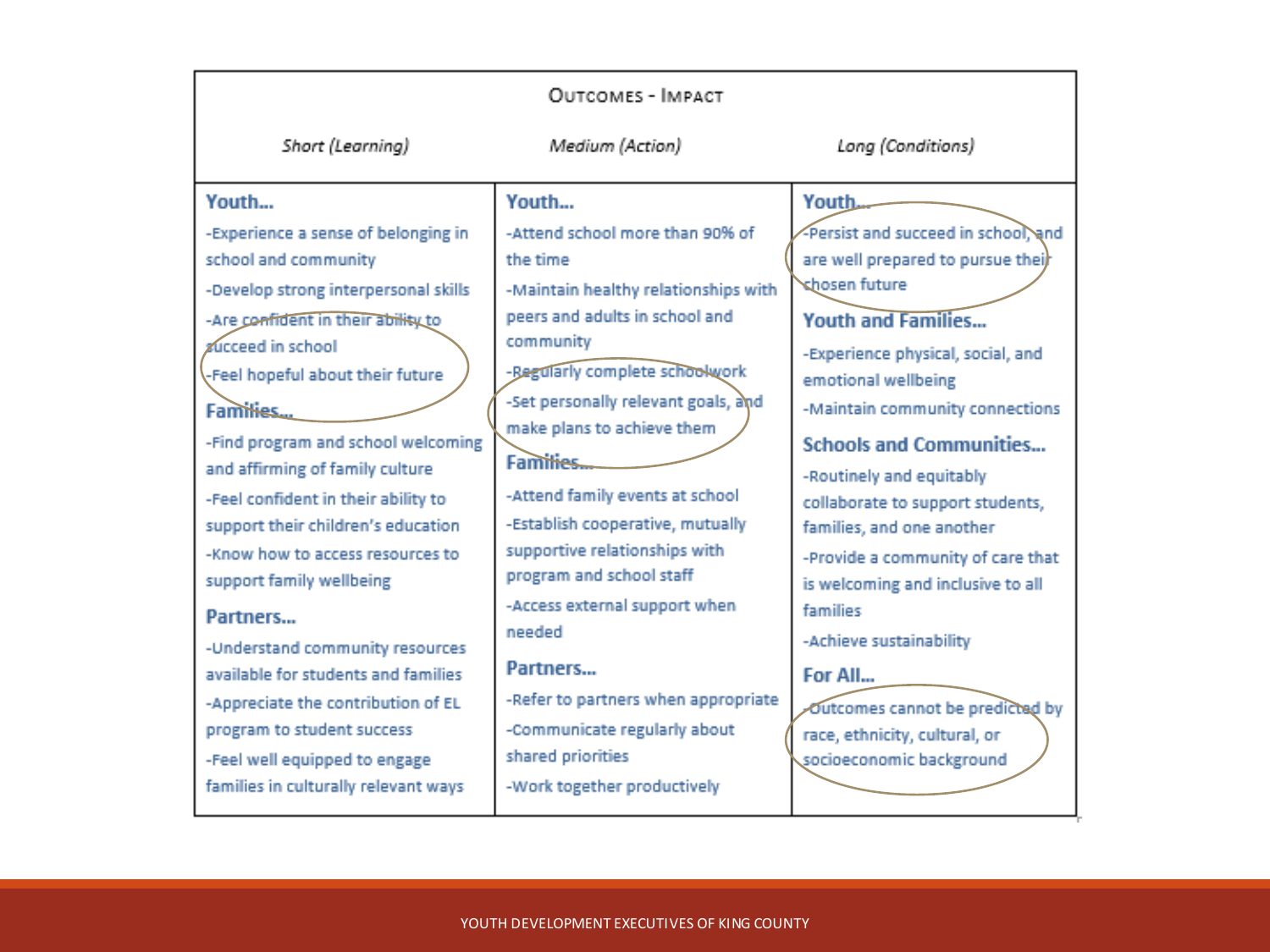#### LOGIC MODEL FOR (INSERT PROGRAM NAME)

Partnership Outcome Statement: A brief statement of the shared, high-level purpose of the partnership

Program Outcome Statement: A brief statement of the high-level purpose of your program; this should align with the partnership outcome statement, but need not be the same

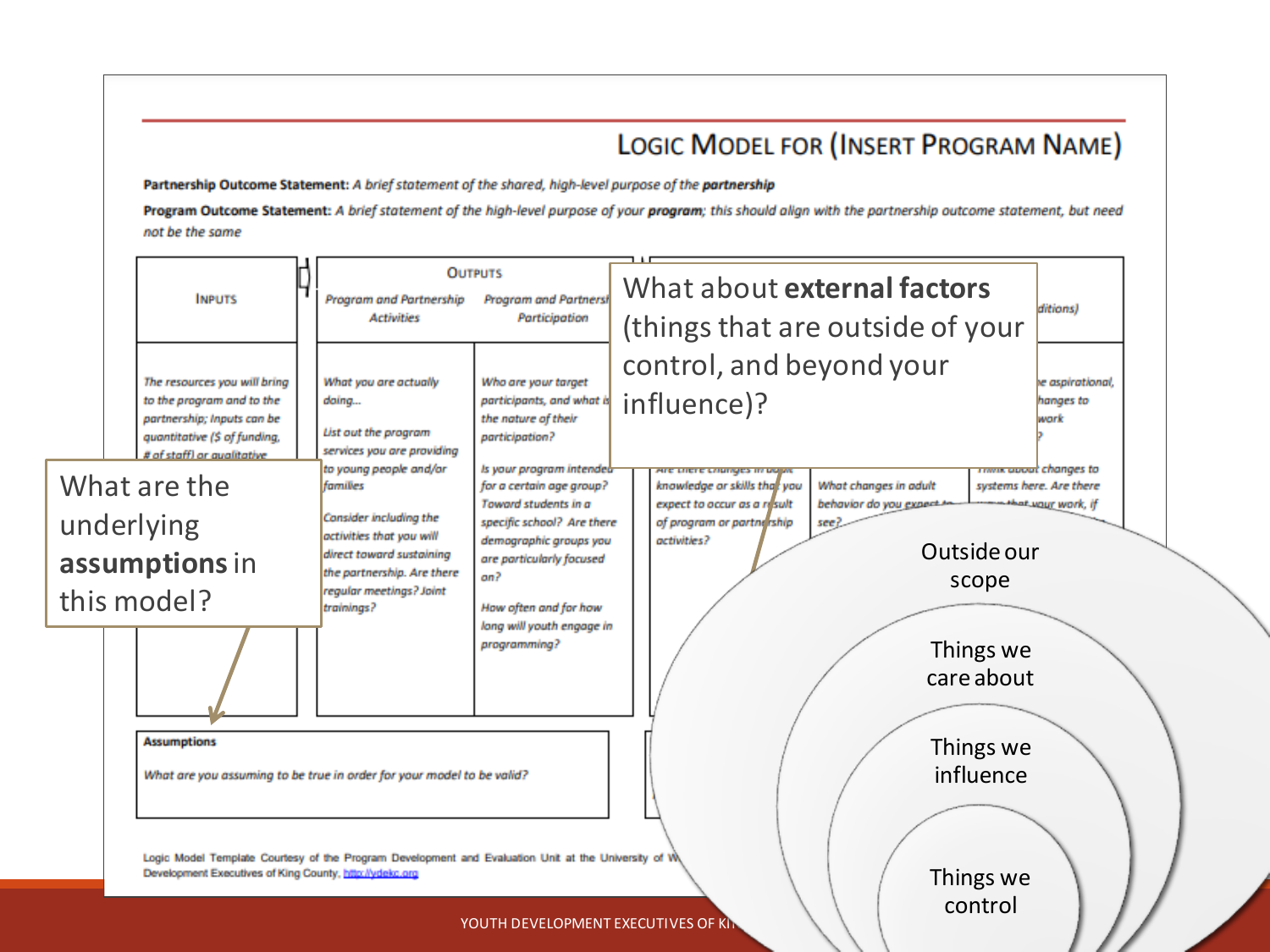

### Odds and Ends

What about theory of change?

How do I get started?

Tool Suggestions:

- Group "So-[That" Chain](https://ydekc.org/resource-center/group-so-that-chain-activity/)  **Activity**
- Theory of Change **[Storyboard Activity](https://ydekc.org/resource-center/theory-of-change-storyboard-activity/)**
- [Logic Model Interview](https://ydekc.org/resource-center/logic-model-interview-activity-guide/)  **Activity**

All from YDEKC's [Measurement Toolkit](https://ydekc.org/resource-center/measurement-toolkit/)